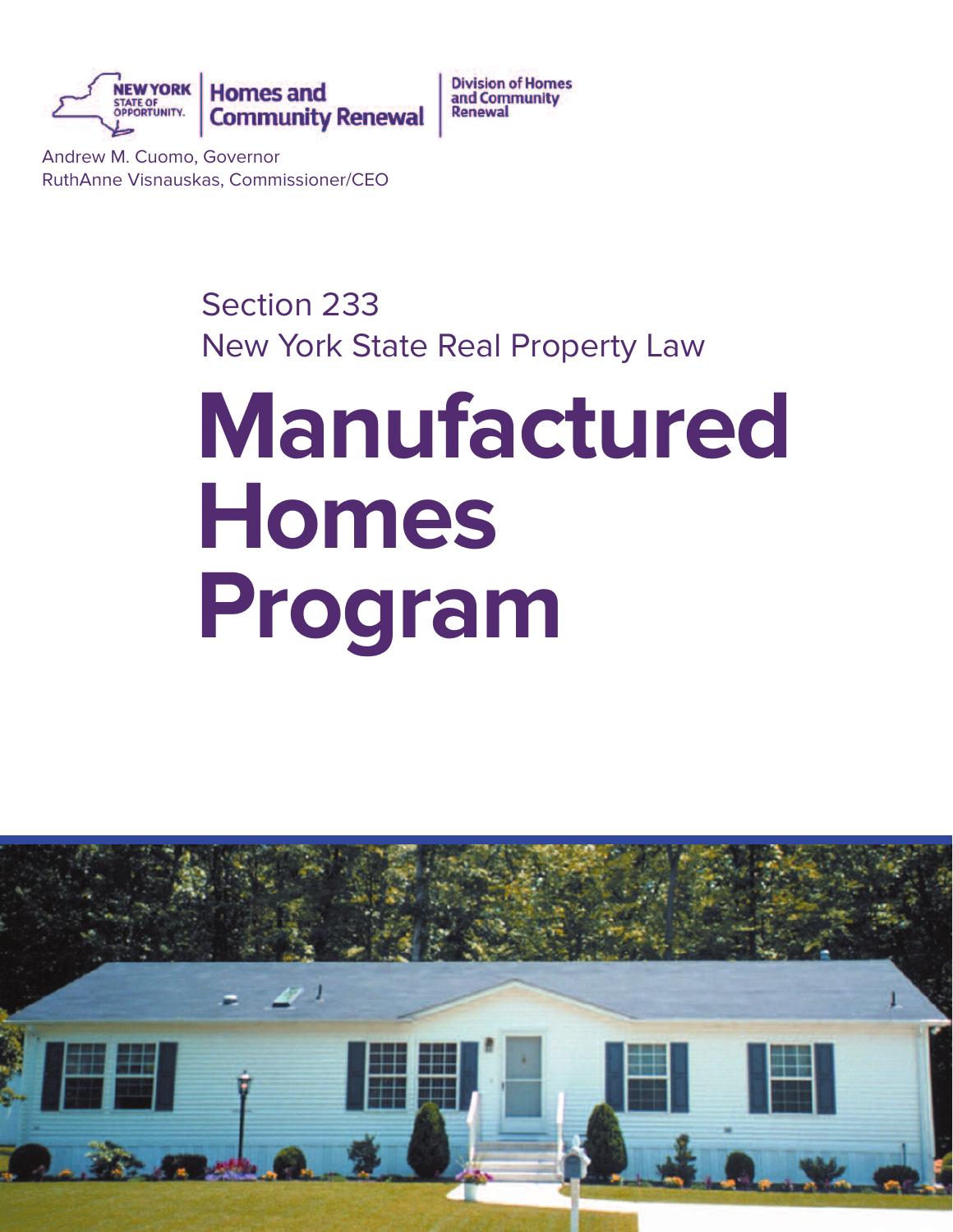### *NYS Real Property Law Section 233 / Index*

| <b>Subject</b>                             | <b>RPL Subsection</b> | Page           |
|--------------------------------------------|-----------------------|----------------|
| <b>Definitions</b>                         | a                     | 1              |
| Eviction                                   | b, c, d               | 1, 2, 3        |
| Change of Use                              | b <sub>6</sub>        | $\overline{2}$ |
| Lease                                      | e                     | 3, 4           |
| Lease Renewal                              | e <sub>2</sub>        | 3, 4           |
| <b>Park Rules</b>                          | f                     | $\overline{4}$ |
| Fees                                       | g                     | 4, 5           |
| <b>Security Deposits</b>                   | g <sub>4</sub>        | 5              |
| Purchase/Installation Of Home/Equipment    | h                     | 5, 6           |
| Sale of Manufactured Home                  | i                     | 6, 7           |
| Privacy-Entry by Park Owner                | j                     | 7              |
| <b>Disruption of Necessary Services</b>    | k                     | $\overline{7}$ |
| Designation of Park Agent for Emergencies  | I                     | $\overline{7}$ |
| <b>Habitability Warranty</b>               | m                     | $\overline{7}$ |
| Retaliation                                | n                     | 7, 8           |
| Attorneys                                  | O                     | 8              |
| <b>Essential Services</b>                  | p                     | 8              |
| <b>Written Receipts</b>                    | q                     | 8              |
| Late Payment of Rent                       | r                     | 8              |
| <b>Occupancy Restriction</b>               | S                     | 8, 9           |
| Lease Assignment and Subleasing            | t                     | 9              |
| Breach of 233 Statute                      | u                     | 10             |
| Annual Manufactured Home Park Registration | v                     | 10             |
| <b>DHCR Enforcement Authority</b>          | $\mathsf{V}$          | 10             |
| <b>Real Property Tax Payments</b>          | W                     | 10, 11         |
| <b>Rent Increases</b>                      | X                     | 11             |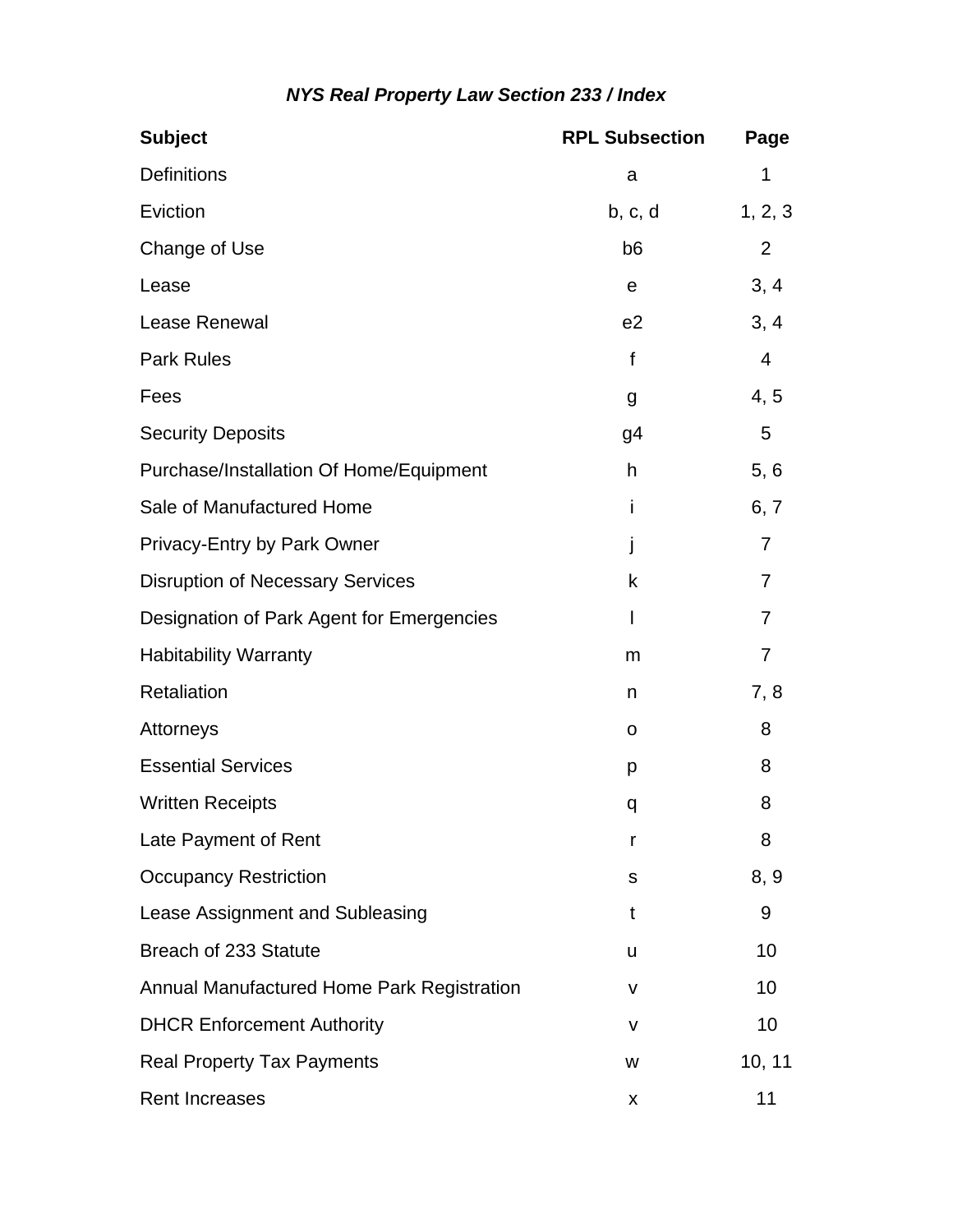- a. Wherever used in this section:
	- 1. The term *manufactured home tenant* means one who rents space in a manufactured home park from a manufactured home park owner or operator for the purpose of parking his manufactured home or one who rents a manufactured home in a manufactured home park from a manufactured home park owner or operator.
	- 2. The term *manufactured home owner* means one who holds title to a manufactured home.
	- 3. The term *manufactured home park* means a contiguous parcel of privately owned land which is used for the accommodation of three or more manufactured homes occupied for year-round living.
	- 4. The term *manufactured home* means a structure, transportable in one or more sections, which in the traveling mode, is eight body feet or more in width or forty body feet or more in length, or, when erected on site, is three hundred twenty or more square feet, and which is built on a permanent chassis and designed to be used as a dwelling with or without a permanent foundation when connected to the required utilities, and includes the plumbing, heating, air-conditioning, and electrical systems contained therein; except that such term shall include a *mobile home* as defined in paragraph five, and shall include a structure which meets all the requirements of this subdivision except the size requirements and with respect to which the manufacturer voluntarily files a certification required by the secretary of housing and urban development.
	- 5. The term *mobile home* means a moveable or portable unit, manufactured prior to January first, nineteen hundred seventy-six, designed and constructed to be towed on its own chassis, comprised of frame and wheels, connected to utilities, and designed and constructed without a permanent foundation for year-round living. A unit may contain parts that may be folded, collapsed or telescoped when being towed and expanded later to provide additional cubic capacity as well as two or more separately towable components designed to be joined into one integral unit capable of being again separated into the components for repeated towing. *Mobile home* shall mean units designed to be used exclusively for residential purposes, excluding travel trailers.
- b. A manufactured home park owner or operator may not evict a manufactured home tenant other than for the following reasons:
	- 1. The manufactured home tenant continues in possession of any portion of the premises after the expiration of his term without the permission of the manufactured home park owner or operator.
	- 2. The manufactured home tenant has defaulted in the payment of rent, pursuant to the agreement under which the premises are held, and a demand of the rent with at least thirty days notice in writing has been served upon him as prescribed in section seven hundred thirtyfive of the real property actions and proceedings law. Upon the acceptance of such delinquent rent together with allowable costs, an action instituted for nonpayment of rent shall be terminated. Any person succeeding to the manufactured home park owner or operator's interest in the premises may proceed under this subdivision for rent due his predecessor in interest if he has a right thereto.
	- 3. The premises, or any part thereof, are used or occupied as a bawdy-house, or house or place of assignation for lewd purposes or for purposes of prostitution, or for any illegal trade or business.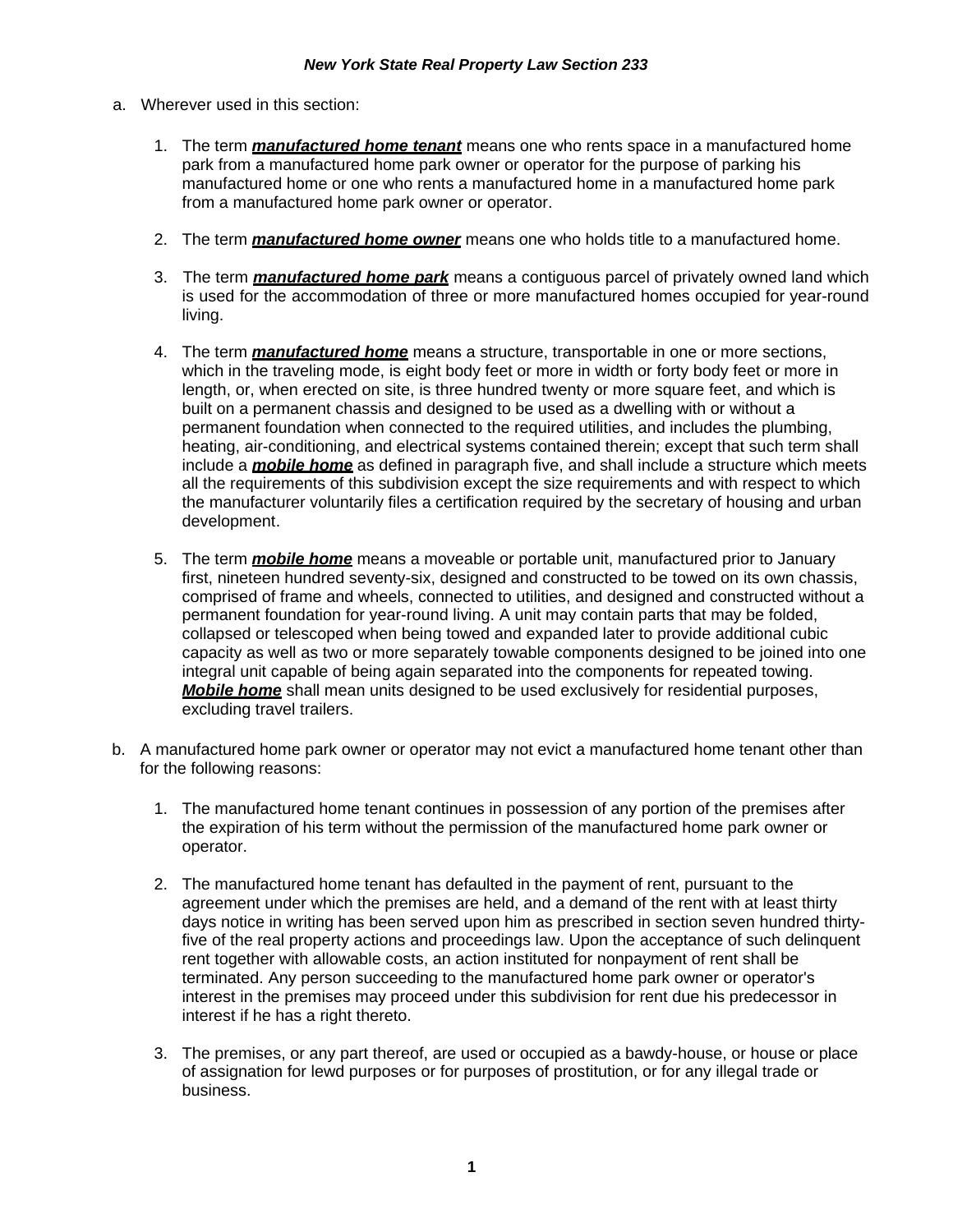- 4. The manufactured home tenant is in violation of some federal, state or local law or ordinance which may be deemed detrimental to the safety and welfare of the other persons residing in the manufactured home park.
- 5. The manufactured home tenant or anyone occupying the manufactured home is in violation of any lease term or rule or regulation established by the manufactured home park owner or operator pursuant to this section, and has continued in violation for more than ten days after the manufactured home park owner or operator has given written notice of such violation to the manufactured home tenant setting forth the lease term or rule or regulation violated and directing that the manufactured home tenant correct or cease violation of such lease term or rule or regulation within ten days from the receipt of said notice. Upon the expiration of such period should the violation continue or should the manufactured home tenant or anyone occupying the manufactured home be deemed a persistent violator of the lease term or rules and regulations, the park owner or operator may serve written notice upon the manufactured home tenant directing that he vacate the premises within thirty days of the receipt of said notice.
- 6. (i) The manufactured home park owner or operator proposes a change in the use of the land comprising the manufactured home park, or a portion thereof, on which the manufactured home is located, from manufactured home lot rentals to some other use, provided the manufactured home owner is given written notice of the proposed change of use and the manufactured home owner's need to secure other accommodations. Whenever a manufactured home park owner or operator gives a notice of proposed change of use to any manufactured home owner, the manufactured home park owner or operator shall, at the same time, give notice of the proposed change of use to all other manufactured home owners in the manufactured home park who will be required to secure other accommodations as a result of such proposed change of use. Eviction proceedings based on a change in use shall not be commenced prior to six months from the service of notice of proposed change in use or the end of the lease term, whichever is later. Such notice shall be served in the manner prescribed in section seven hundred thirty-five of the real property actions and proceedings law or by certified mail, return receipt requested.
- **\* (**ii) Where a purchaser of a manufactured home park certified that such purchaser did not intend to change the use of the land pursuant to paragraph (b) of subdivision two of section two hundred thirty-three-a of this article, no eviction proceedings based on a change of use shall be commenced until the expiration of sixty months from the date of the closing on the sale of the park.

#### **\*Effective January 2, 2009**

- c. If the manufactured home park owner or operator does not have one of the above grounds available, the manufactured home tenant may raise the same by affirmative defense to an action for eviction.
- d. The proceedings to evict shall be governed by the procedures set forth in article seven of the real property actions and proceedings law, except for the provisions of subdivision two of section seven hundred forty-nine of the real property actions and proceedings law which shall be superseded by the provisions of this subdivision.
	- 1. The officer to whom the warrant is directed and delivered shall give at least ninety days notice, in writing and in the manner prescribed in article seven of the real property actions and proceedings law for the service of notice of petition, to the person or persons to be evicted or dispossessed and shall execute the warrant between the hours of sunrise and sunset.
	- 2. The court may order that such warrant be directed and delivered with only thirty days written notice to the person or persons to be evicted or dispossessed if the conditions upon which the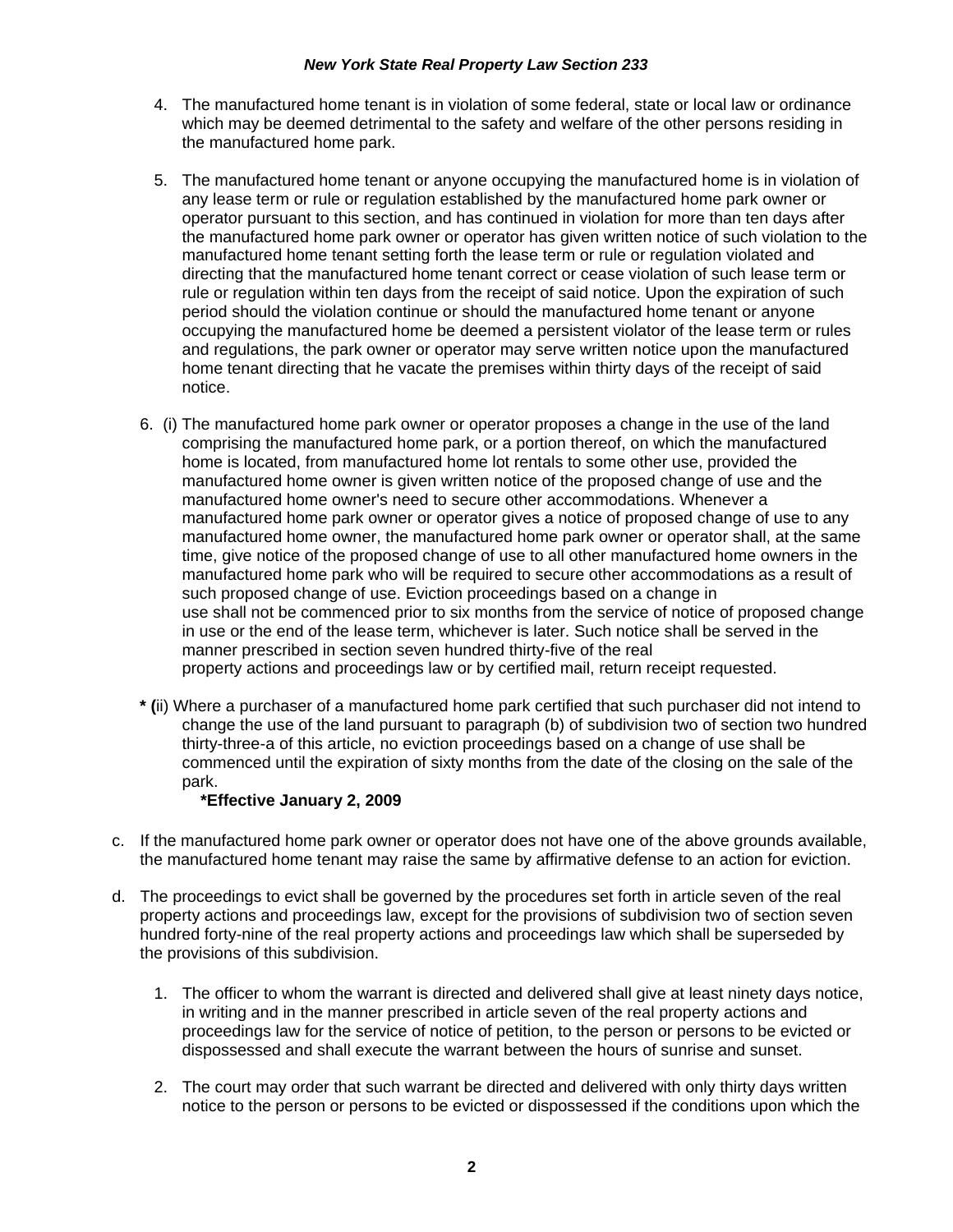eviction is founded pose an imminent threat to the health, safety, or welfare of the other manufactured home tenants in the manufactured home park.

- 3. The court shall order that such warrant be directed and delivered with thirty days written notice to the person or persons to be evicted or dispossessed if the condition upon which the eviction is founded is that such person is in default in the payment of rent.
- 4. Notwithstanding the provisions of paragraphs one and two of this subdivision, nor of any other general, special or local law, rule or regulation to the contrary, the officer to whom the warrant is directed and delivered shall give seventy-two hours written notice to the person or persons to be evicted or dispossessed, if such person or persons rents a manufactured home in a manufactured home park from a manufactured home park owner or operator and such officer shall execute such warrant between the hours of sunrise and sunset.

#### e. Leases

- 1. The manufactured home park owner or operator shall offer every manufactured home tenant prior to occupancy, the opportunity to sign a lease for a minimum of one year, which offer shall be made in; writing.
- 2. (i) On or before, as appropriate, (a) the first day of October of each calendar year with respect to a manufactured home owner then in good standing who is not currently a party to a written lease with a manufactured home park owner or operator or (b) the ninetieth day next preceding the expiration date of any existing written lease between a manufactured home owner then in good standing and a manufactured home park owner or operator, the manufactured home park owner or operator shall submit to each such manufactured home owner a written offer to lease for a term of at least twelve months from the commencement date thereof unless the manufactured home park owner or operator has previously furnished the manufactured home owner with written notification of a proposed change of use pursuant to paragraph six of subdivision b of this section. Any such offer shall include a copy of the proposed lease containing such terms and conditions, including provisions for rent and other charges, as the manufactured home park owner shall deem appropriate; provided such terms and conditions are consistent with all rules and regulations promulgated by the manufactured home park operator prior to the date of the offer and are not otherwise prohibited or limited by applicable law. Such offer shall also contain a statement advising the manufactured home owner that if he or she fails to execute and return the lease to the manufactured home park owner or operator within thirty days after submission of such lease, the manufactured home owner shall be deemed to have declined the offer of a lease and shall not have any right to a lease from the manufactured home park owner or operator for the next succeeding twelve months.

(ii) For purposes of this paragraph, a manufactured home owner shall be deemed in good standing if he or she is not in default in the payment of more than one month's rent to the manufactured home park owner, and is not in violation of paragraph three, four or five of subdivision b of this section. No manufactured home park owner or operator shall refuse to provide a written offer to lease based on a default of rent payments or a violation of paragraph three, four or five of subdivision b of this section unless, at least thirty days prior to the last date on which the owner or operator would otherwise be required to provide such written offer to lease, the owner or operator notifies the manufactured home owner, in writing, of the default in rent or the specific grounds constituting the violation and such grounds continues up and until the fifth calendar day immediately preceding the last date on which the written offer would otherwise be required to be made.

(iii) For purposes of this paragraph, the commencement date of any lease offered by the manufactured home park owner to the manufactured home owner shall be the ninetieth day after the date upon which the manufactured home park owner shall have provided the offer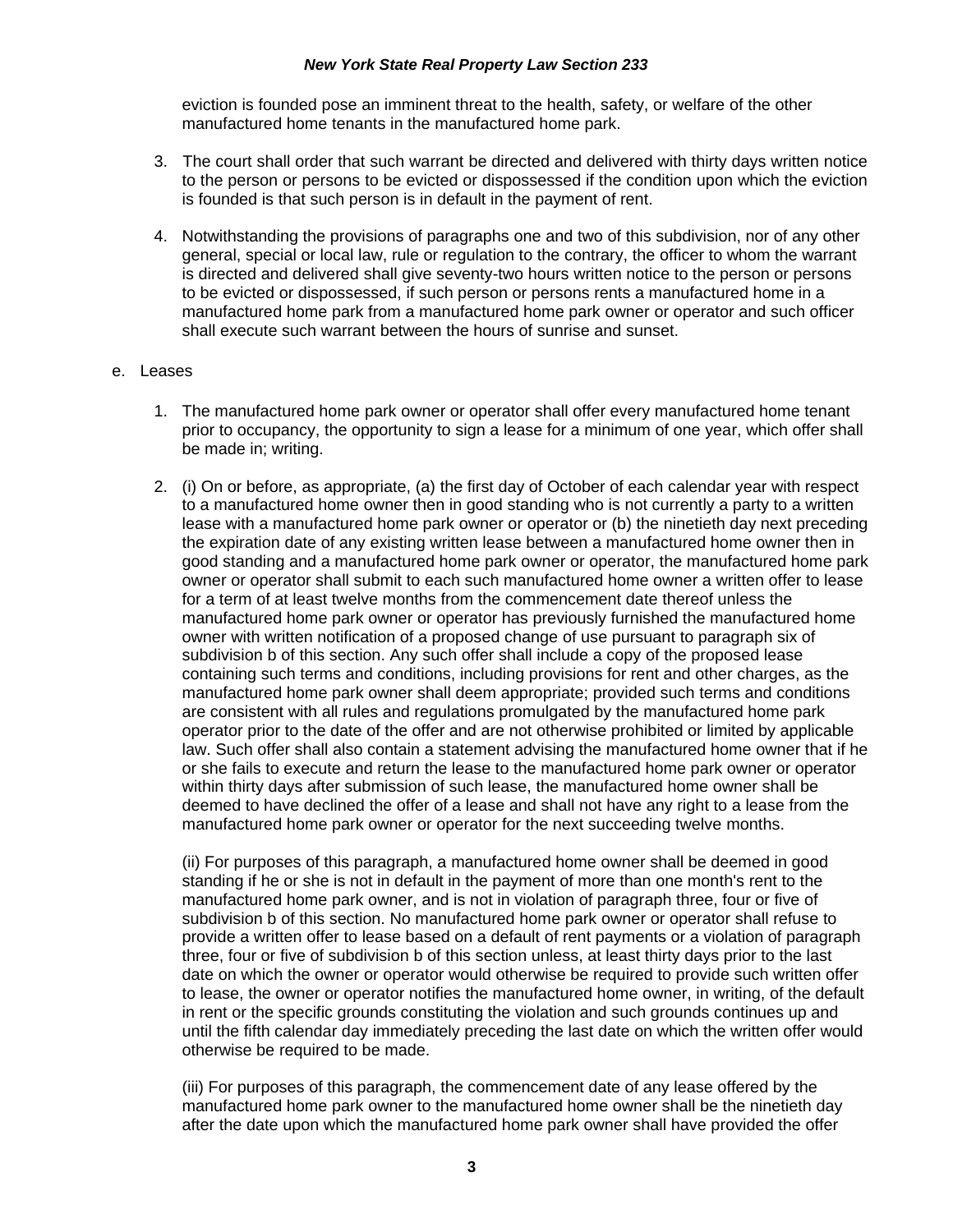required pursuant to this paragraph; provided, however, that no such lease shall be effective if, on such commencement date, the manufactured home owner is in default of more than one month's rent. In the event the manufactured home owner shall have failed to execute and return said lease to the manufactured home park owner or operator within thirty days after it is submitted to the manufactured home owner as required by subparagraph (i) of this paragraph the manufactured home owner shall be deemed to have declined to enter said lease.

- 3. No lease provision shall be inconsistent with any rule or regulation in effect at the commencement of the lease.
- f. Rules and Regulations
	- 1. A manufactured home park owner or operator may promulgate rules and regulations governing the rental or occupancy of a manufactured home lot provided such rules and regulations shall not be unreasonable, arbitrary or capricious. A copy of all rules and regulations shall be delivered by the manufactured home park owner or operator to all manufactured home tenants at the same time such owner or operator initially offers the written lease provided for in subdivision e of this section. A copy of the rules and regulations shall be posted in a conspicuous place upon the manufactured home park grounds.
	- 2. If a rule or regulation is not applied uniformly to all manufactured home tenants of the manufactured home park there shall be a rebuttable presumption that such rule or regulation is unreasonable, arbitrary and capricious, provided, however, that an inconsistency between a rule or regulation and a lease term contained in a lease signed before the date the rule or regulation is effective shall not raise a rebuttable presumption that such rule is unreasonable, arbitrary or capricious.
	- 3. Any rule or regulation which does not conform to the requirements of this section or which has not been supplied or posted as required by paragraph one of this subdivision shall be unenforceable and may be raised by the manufactured home tenant as an affirmative defense in any action to evict on the basis of a violation of such rule or regulation.
	- 4. No rules or regulations may be changed by the manufactured home park owner or operator without specifying the date of implementation of said changed rules and regulations, which date shall be no fewer than thirty days after written notice to all tenants.
	- 5. A manufactured home park owner or operator may not prohibit the placement of a for sale sign on any manufactured home. A rule or regulation may be promulgated limiting the maximum size of such sign; provided, that it does not prohibit signs the size of which do not exceed the smaller of three feet by two feet or the maximum size allowed by law or governmental regulation or ordinance, if any.

#### g. Fees

- 1. No tenant shall be charged a fee for other than rent, utilities and charges for facilities and services available to the tenant. All fees, charges or assessments must be reasonably related to services actually rendered.
- 2. A manufactured home park owner or operator shall be required to fully disclose in writing all fees, charges, assessments, including rental fees, rules and regulations prior to a manufactured home tenant assuming occupancy in the manufactured home park.
- 3. No fees, charges, assessments or rental fees may be increased by manufactured home park owner or operator without specifying the date of implementation of said fees, charges, assessments or rental fees which date shall be no less than ninety days after written notice to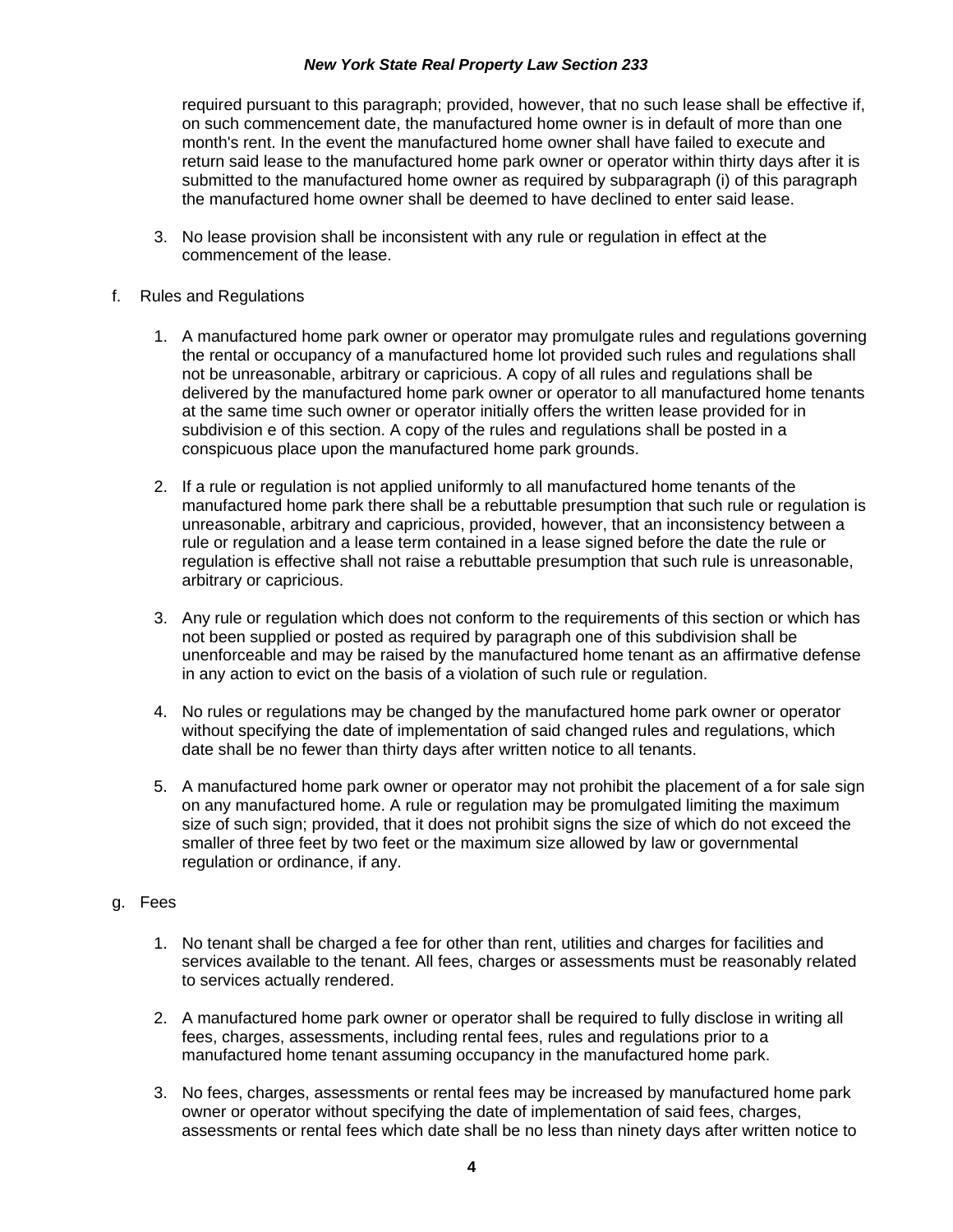all manufactured home tenants. Failure on the part of the manufactured home park owner or operator to fully disclose all fees, charges or assessments shall prevent the manufactured home park owner or operator from collecting said fees, charges or assessments, and refusal by the manufactured home tenant to pay any undisclosed charges shall not be used by the manufactured home park owner or operator as a cause for eviction in any court of law.

4. (a) Whenever money shall be deposited or advanced on a contract or license agreement for the use or rental of premises and the manufactured home, if rented, in a manufactured home park as security for performance of the contract or agreement or to be applied to payments upon such contract or agreement when due, such money with interest accruing thereon, if any, until repaid or so applied, shall continue to be the money of the person making such deposit or advance and shall be a trust fund in the possession of the person with whom such deposit or advance shall be made and shall not be mingled with other funds or become an asset of the park owner, operator or his agent.

(b) Whenever the person receiving money so deposited or advanced shall deposit such money in a banking organization, such person shall thereupon notify in writing each of the persons making such security deposit or advance, giving the name and address of the banking organization in which the deposit of security money is made, and the amount of such deposit. Deposits in a banking organization pursuant to the provisions of this subdivision shall be made in a banking organization having a place of business within the state. If the person depositing such security money in a banking organization shall deposit same in an interest bearing account, he shall be entitled to receive, as administration expenses, a sum equivalent to one percent per annum upon the security money so deposited, which shall be in lieu of all other administrative and custodial expenses. The balances of the interest paid by the banking organization shall be the money of the person making the deposit or advance and shall either be held in trust by the person with whom such deposit or advance shall be made, until repaid or applied for the use or rental of the leased premises, or annually paid to the person making the deposit of security money.

(c) Whenever the money so deposited or advanced is for the rental of a manufactured home park lot on property on which are located six or more manufactured home park lots, the person receiving such money shall, subject to the provisions of this section, deposit it in an interest bearing account in a banking organization within the state which account shall earn interest at a rate which shall be the prevailing rate earned by other such deposits made with the banking organizations in such area.

(d) In the event that a lease terminates other than at the time that a banking organization in such area regularly pays interest, the person depositing such security money shall pay over to his manufactured home tenant such interest as he is able to collect at the date of such lease termination.

(e) Any provision of such a contract or agreement whereby a person who so deposits or advances money waives any provision of this subdivision is void.

- h. No manufactured home park owner shall:
	- 1. Require a manufactured home tenant therein to purchase from said manufactured home park owner or operator skirting or equipment for tying down manufactured homes, or any other equipment. However, the manufactured home park owner or operator may determine by rule or regulation the style or quality of such equipment to be purchased by the manufactured home tenant from the vendor of the manufactured home tenant's choosing, providing such equipment is readily available.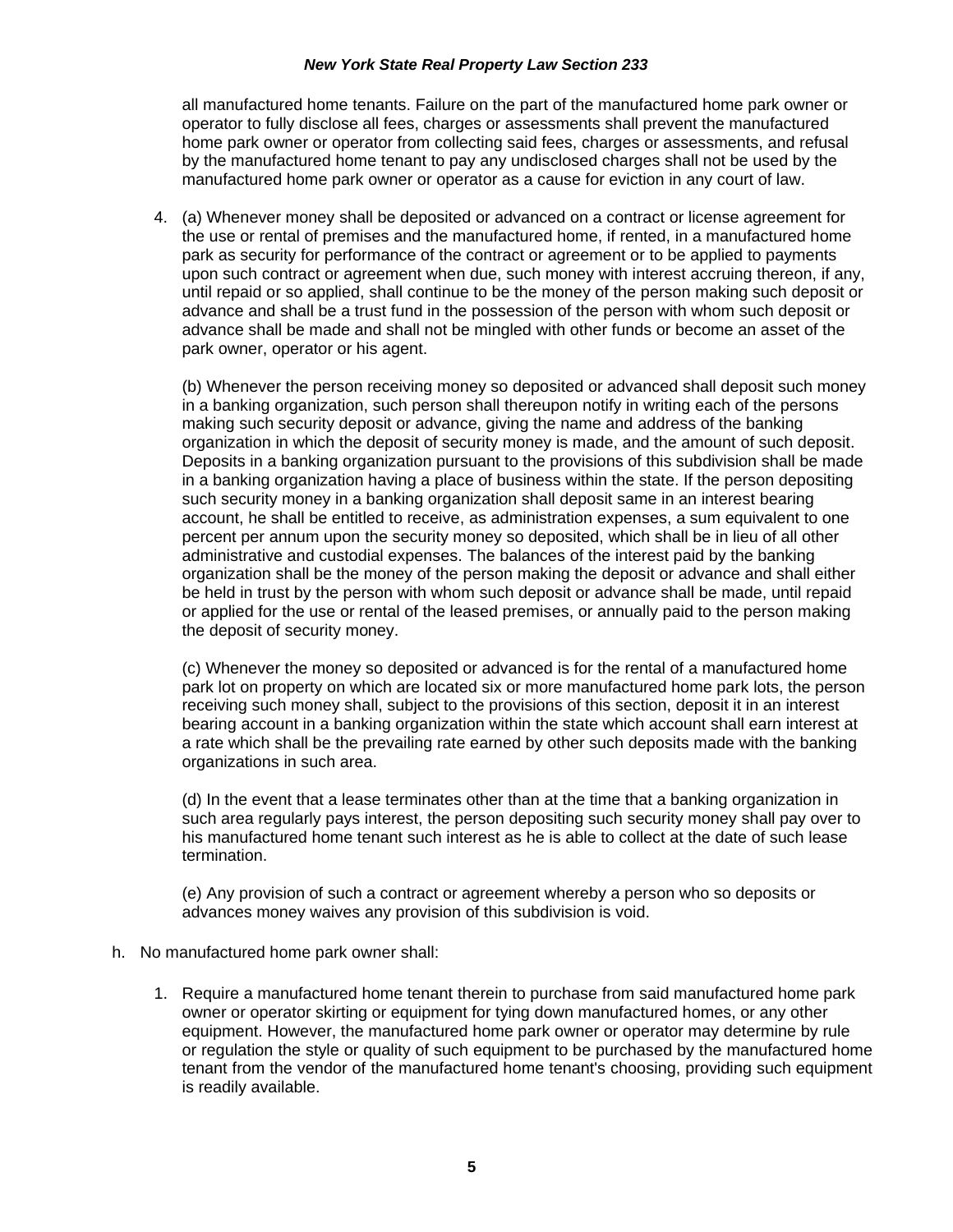- 2. Charge any manufactured home tenant who chooses to install an electric or gas appliance in his manufactured home an additional fee solely on the basis of such installation unless such installation is performed by the manufactured home park owner or operator at the request of the manufactured home tenant, nor shall the manufactured home park owner or operator restrict the installation, service or maintenance of any such appliance, restrict the ingress or egress of repairers to enter the manufactured home park for the purpose of installation, service or maintenance of any such appliance, or restrict the making of any interior improvement in such manufactured home, so long as such an installation or improvement is in compliance with applicable building codes and other provisions of law and further provided that adequate utilities are available for such installation or improvement.
- 3. Require, by contract, rule, regulation or otherwise, a manufactured home dweller to purchase from the manufactured home park owner or any person acting directly or indirectly on behalf of the park owner, commodities or services incidental to placement or rental within such park; nor shall the park owner restrict access to the manufactured home park to any person employed, retained or requested by the, manufactured home dweller to provide such commodity or service, unless the manufactured home park owner establishes that such requirement or restriction is necessary to protect the property of such park owner from substantial harm or impairment.
- 4. Require a manufactured home owner or a prospective manufactured home owner to purchase his or her manufactured home from the manufactured home park owner or operator, or from any person or persons designated by the manufactured home park owner or operator. Nothing herein shall be construed to prevent a manufactured home park owner or operator from requiring that any new manufactured home to be installed in his or her manufactured home park comply with the rules and regulations of said manufactured home park or conform to the physical facilities then existing for installation of a manufactured home in said manufactured home park.
- i. Sale of Manufactured Home
	- 1. No manufactured home park owner or operator shall deny any manufactured home tenant the right to sell his manufactured home within the manufactured home park provided the manufactured home tenant shall give to the manufactured home park owner or operator twenty days' written notice of his intention to sell, provided that if the manufactured home owner is deceased no such notice shall be required from the administrator or executor of the home owner's estate, and provided further that no manufactured home park owner or operator shall restrict access to the manufactured home park to any potential purchaser or representatives of any seller unless the manufactured home park owner establishes that such restriction is necessary to protect the property of such park owner or operator from substantial harm or impairment. No manufactured home park owner or operator shall require the manufactured home owner or subsequent purchaser to remove the manufactured home from the manufactured home park solely on the basis of the sale thereof. The manufactured home park owner or operator may reserve the right to approve the purchaser of said manufactured home as a manufactured home tenant for the remainder of the seller's or deceased tenant's term but such permission may not be unreasonably withheld. If the manufactured home park owner or operator unreasonably withholds his permission or unreasonably restricts access to the manufactured home park, the manufactured home tenant or the executor or administrator of a deceased tenant's estate may recover the costs of the proceedings and attorneys' fees if it is found that the manufactured home park owner or operator acted in bad faith by withholding permission or restricting access.
	- 2. The manufactured home park owner or operator shall not exact a commission or fee with respect to the price realized by the seller unless the manufactured home park owner or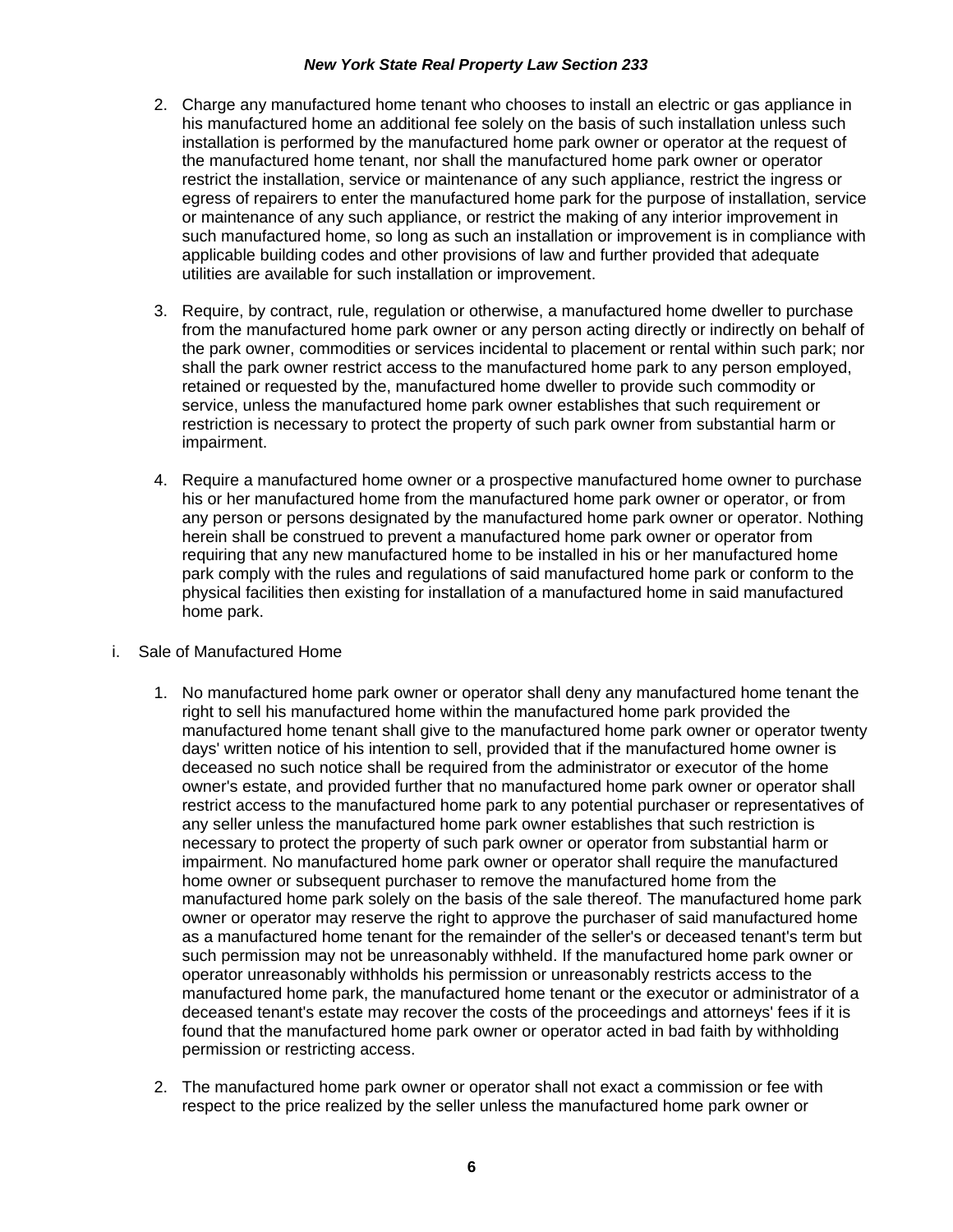operator has acted as agent for the manufactured home owner in the sale pursuant to a written contract.

- 3. If the ownership or management rejects a purchaser as a prospective tenant, the selling tenant must be informed in writing of the reasons therefore.
- j. The owner or operator of a manufactured home park may enter a manufactured home owner's manufactured home without the prior consent of the occupant only in case of emergency. The owner or operator of a manufactured home park may enter a manufactured home tenant's manufactured home during reasonable hours on reasonable notice.
- k. The owner or operator shall provide reasonable notice where practicable to all manufactured home tenants who would be affected by any planned disruption of necessary services caused by the owner, operator or his agent.
- l. The park owner shall designate an agent on the premises or in close proximity to the manufactured home park to insure the availability of emergency response actions in matters affecting the health, safety, well-being and welfare of manufactured home tenants in the park. The designated agent's name, address and telephone number shall be posted in a conspicuous location in the park, given in writing to each tenant and registered with appropriate county law enforcement and health officials and local fire officials.
- m. Warranty of habitability, maintenance, disruption of services. In every written or oral lease or rental agreement entered into by a manufactured home tenant, the manufactured home park owner or operator shall be deemed to covenant and warrant that the premises so leased or rented and the manufactured home if rented and all areas used in connection therewith in common with other manufactured home tenants or residents including all roads within the manufactured home park are fit for human habitation and for the uses reasonably intended by the parties and that the occupants of such premises and such manufactured homes if rented shall not be subjected to any conditions which would be dangerous, hazardous or detrimental to their life, health or safety. When any such condition has been caused by the misconduct of the manufactured home tenant or lessee or persons under his direction or control, it shall not constitute a breach of such covenants and warranties. The rights and obligations of the manufactured home park owner or operator and the manufactured home tenant shall be governed by the provisions of this subdivision and subdivisions two and three of section two hundred thirty-five-b of this article.
- n. Retaliation
	- 1. No manufactured home park owner or operator shall serve a notice to quit upon any manufactured home tenant or commence any action to recover real property or summary proceeding to recover possession of real property in retaliation for:

(a) A good faith complaint, by or in behalf of the tenant, to a governmental authority of the manufactured home park owner's or operator's alleged violation of any health or safety law, regulation, code, or ordinance, or any law or regulation which has as its objective the regulation of premises used for dwelling purposes; or

(b) Actions taken in good faith, by or in behalf of the manufactured home tenant, to secure or enforce any rights under the lease or rental agreement, under subdivision m of this section and subdivisions two and three of section two hundred thirty-five-b of this article, or under any other local law, law of the state of New York, or of its governmental subdivisions, or of the United States which has as its objective the regulation of premises used for dwelling purposes; or

(c) The manufactured home tenant's participation in the activities of a tenant's organization.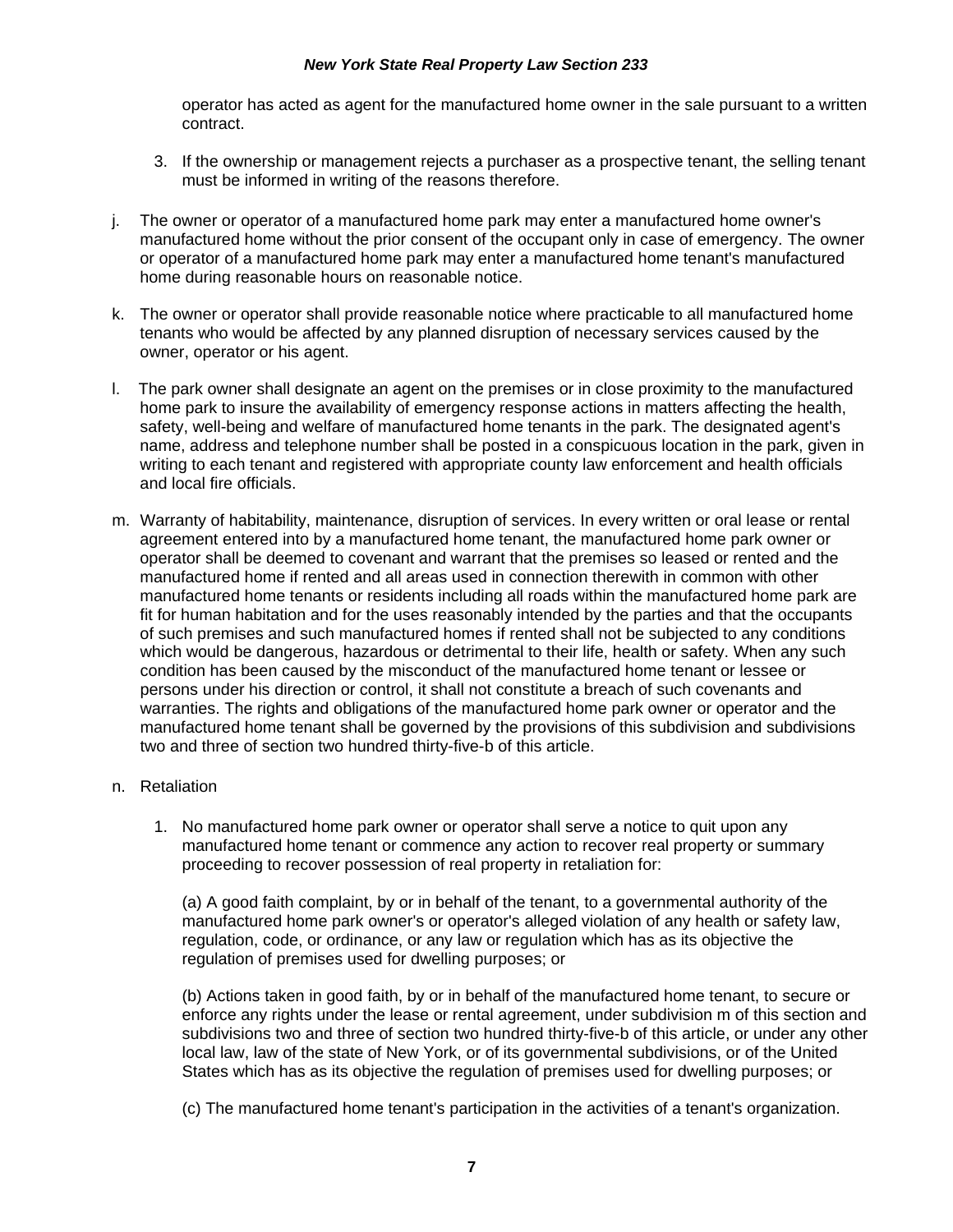- 2. No manufactured home park owner or operator shall substantially alter the terms of the tenancy in retaliation for any actions set forth in subparagraphs (a), (b), and (c) of paragraph one of this subdivision. Substantial alteration shall include, but is not limited to, the refusal to continue a tenancy of the manufactured home tenant or, upon expiration of the manufactured home owner's lease, to renew the lease or offer a new lease; provided, however, that a manufactured home park owner or operator shall not be required under this subdivision to offer a manufactured home owner a new lease or a lease renewal for a term greater than one year.
- 3. This subdivision shall apply to all manufactured home parks with four or more manufactured homes. However, its provisions shall not be given effect in any case in which it is established that the condition from which the complaint or action arose was caused by the manufactured home tenant, a member of the manufactured home tenant's household, or a guest of the manufactured home tenant. Nor shall it apply in a case where a tenancy was terminated pursuant to the terms of a lease as a result of a bona fide transfer of ownership. The rights and obligations of the manufactured home park owner or operator and the manufactured home tenant shall be governed by the provisions of this subdivision and subdivisions three, four and five of section two hundred twenty-three-b of this article.
- o. Whenever a lease shall provide that in any action or summary proceeding the manufactured home park owner or operator may recover attorney's fees and/or expenses incurred as the result of the failure of the tenant to perform any covenant or agreement contained in such lease, or that amounts paid by the manufactured home park owner or operator therefor shall be paid by the tenant as additional rent, there shall be implied in such lease a covenant by the manufactured home park owner or operator, to pay to the tenant the reasonable attorney's fees and/or expenses incurred by the tenant to the same extent as is provided in section two hundred thirty-four of this article which section shall apply in its entirety.
- p. Any manufactured home park owner or operator who has agreed to provide hot or cold water, heat, light, power, or any other service or facility to any occupant of the manufactured home park who willfully or intentionally without just cause fails to furnish such water, heat, light, power, or other service or facility, or who interferes with the quiet enjoyment of the leased premises, is guilty of a violation.
- q. Upon receipt of rent, fees, charges or other assessments, in the form of cash or any instrument other than the personal check of the tenant, it shall be the duty of the manufactured home park owner or operator to provide the payor with a written receipt containing the following:
	- 1. the date;
	- 2. the amount;
	- 3. the identity of the premises and the period for which paid;
	- 4. the signature and title of the person receiving rent.
- r. Limitation on late charges. A late charge on any rental payment by a manufactured home owner which has become due and remains unpaid shall not exceed and shall be enforced to the extent of five percent of such delinquent payment; provided, however, that no charge shall be imposed on any rental payment by a manufactured home owner received within ten days after the due date. In the absence of a specific provision in the lease or the manufactured home park's rules and regulations, no late charge on any delinquent rental payment shall be assessed or collected.
- s. It shall be a violation for a manufactured home park owner, operator or his agent to restrict occupancy of a manufactured home or manufactured home park lot intended for residential purposes by express lease terms or otherwise, to a manufactured home tenant or tenants or to such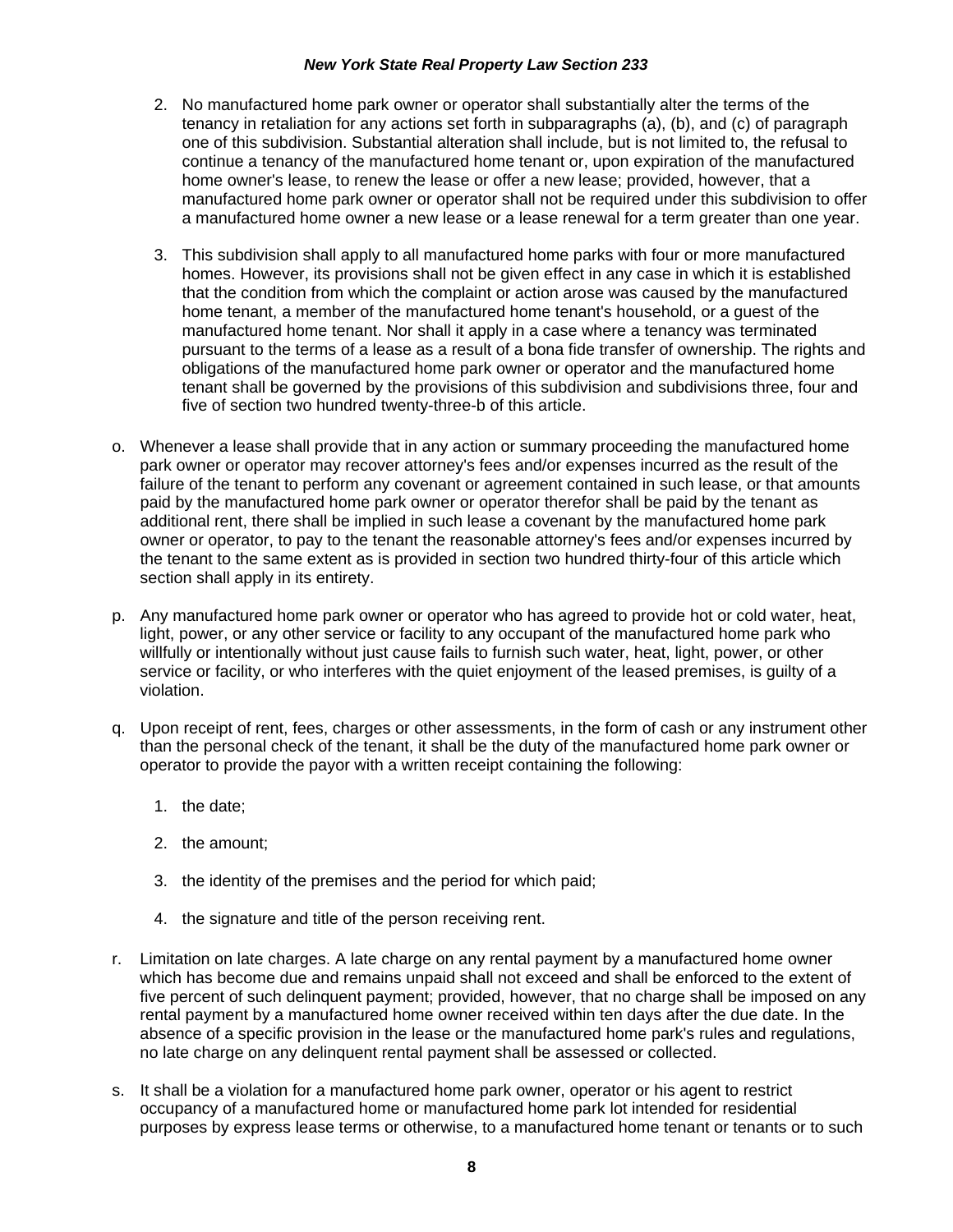tenants and immediate family. Any such restriction in a lease or rental agreement entered into or renewed before or after the effective date of this subdivision shall be unenforceable as against public policy. The rights and obligations of a manufactured home owner or operator and the manufactured home tenant shall be governed by the provisions of this subdivision and subdivisions one, three, four, five, six, seven, eight and nine of section two hundred thirty five-f of this article.

- t. Lease Assignment and Subleasing
	- 1. Unless a greater right to assign is conferred by the lease, a manufactured home tenant may not assign his lease without the written consent of the manufactured home park owner or operator, which consent may be unconditionally withheld without cause provided that the manufactured home park owner or operator shall release the manufactured home tenant from the lease upon request of the mobile [sic] home tenant upon thirty days notice if the manufactured home park owner or operator unreasonably withholds consent which release shall be the sole remedy of the tenant. If the owner reasonably withholds consent, there shall be no assignment and the manufactured home tenant shall not be released from the lease.
	- 2. (a) A manufactured home tenant renting space or a manufactured home in a manufactured home park with four or more manufactured homes pursuant to an existing lease shall have a right to sublease his premises subject to the written consent of the park owner in advance of the subletting. Such consent shall not be unreasonably withheld.

(b) The manufactured home tenant shall inform the manufactured home park owner or operator of his intent to sublease by mailing a notice of such intent by certified mail, return receipt requested. Such request shall be accompanied by the following information: (i) the term of the sublease, (ii) the name of the proposed sublessee, (iii) the business and permanent home address of the proposed sublessee, (iv) the tenant's reason for subletting, (v) the tenant's address for the term of the sublease, (vi) the written consent of any co-tenant or guarantor of the lease, and (vii) a copy of the proposed sublease, to which a copy of the manufactured home tenant's lease shall be attached if available, acknowledged by the manufactured home tenant and proposed subtenant as being a true copy of such sublease.

(c) Within ten days after the mailing of such request, the manufactured home park owner or operator may ask the manufactured home tenant for additional information as will enable the manufactured home park owner or operator to determine if rejection of such request shall be unreasonable. Any such request for additional information shall not be unduly burdensome. Within thirty days after the mailing of the request for consent, or of the additional information reasonably asked for by the manufactured home park owner or operator, whichever is later, the manufactured home park owner or operator shall send a notice to the manufactured home tenant of his consent or, if he does not consent, his reasons therefore. Manufactured home park owner's or operator's failure to send such a notice shall be deemed to be consent to the proposed subletting. If the manufactured home park owner or operator consents, the premises may be sublet in accordance with the request, but the manufactured home tenant thereunder, shall nevertheless remain liable for the performance of manufactured home tenant's obligations under said lease. If the manufactured home park owner or operator reasonably withholds consent, there shall be no subletting and the manufactured home tenant shall not be released from the lease. If the manufactured home park owner or operator unreasonably withholds consent, the manufactured home tenant may sublet in accordance with the request and may recover the costs of the proceeding and attorneys fees if it is found that the manufactured home park owner or operator acted in bad faith by withholding consent. The rights and obligations of the manufactured home park owner or operator and the manufactured home tenant shall be governed by the provisions of this subdivision and subdivisions three, five, six, seven and eight of section two hundred twenty-six-b of this article.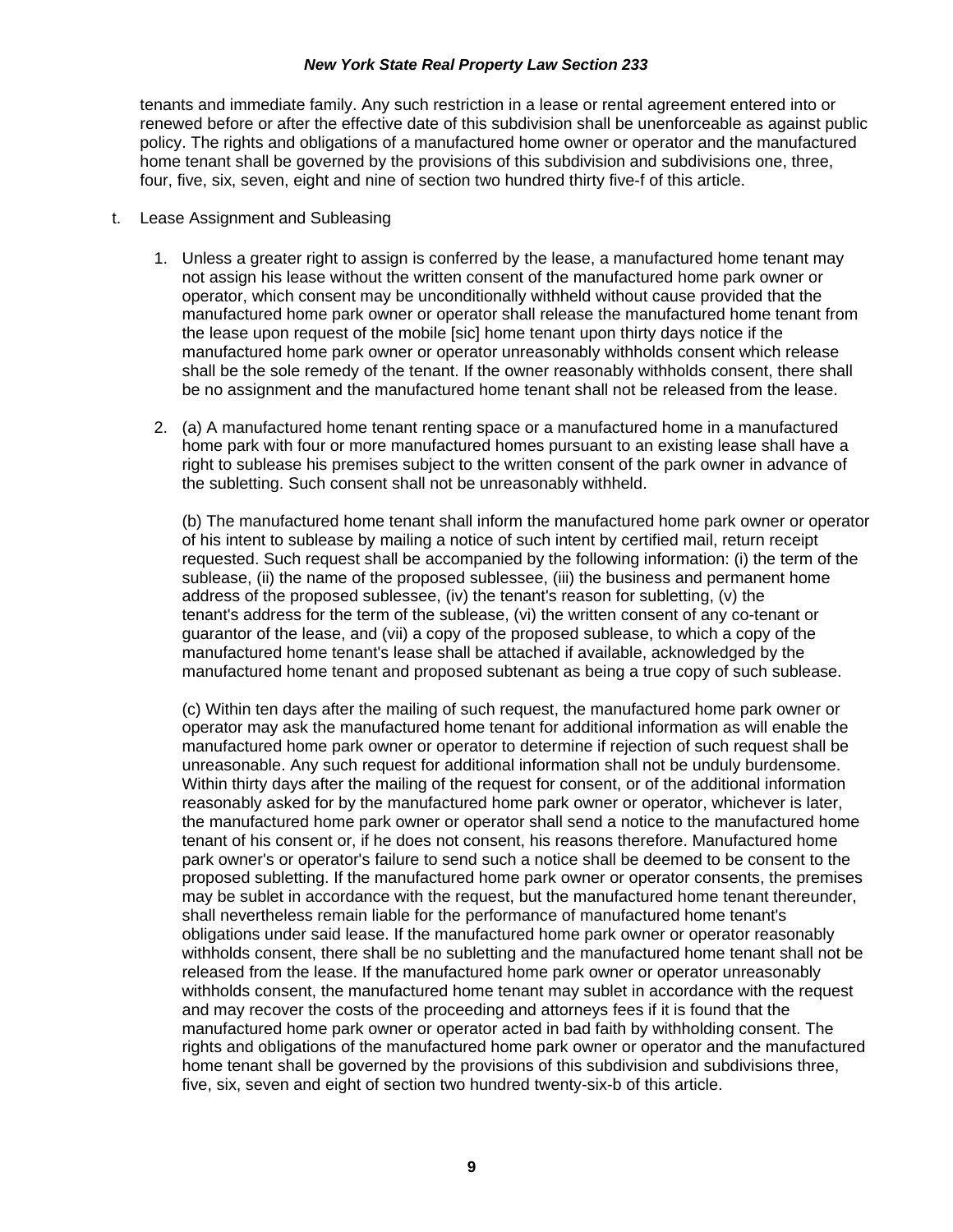- u. In the event of a breach by a manufactured home park owner or operator of any of the requirements of this section, the manufactured home tenant may commence an action for damages actually incurred as a result of such breach, or in an action or summary proceeding commenced by such manufactured home park owner or operator, may counterclaim for damages occasioned by such breach.
- v. On and after April first, nineteen hundred eighty-nine, the commissioner of housing and community renewal shall have the power and duty to enforce and ensure compliance with the provisions of this section. However, the commissioner shall not have the power or duty to enforce manufactured home park rules and regulations established under subdivision f of this section. On or before January first, nineteen hundred eighty-nine, each manufactured home park owner or operator shall file a registration statement with the commissioner and shall thereafter file an annual registration statement on or before January first of each succeeding year. The commissioner, by regulation, shall provide that such registration statement shall include only the names of all persons owning an interest in the park, the names of all tenants of the park, all services provided by the park owner to the tenants and a copy of all current manufactured home park rules and regulations. Whenever there shall be a violation of this section, an application may be made by the commissioner of housing and community renewal in the name of the people of the state of New York to a court or justice having jurisdiction by a special proceeding to issue an injunction, and upon notice to the defendant of not less than five days, to enjoin and restrain the continuance of such violation; and if it shall appear to the satisfaction of the court or justice that the defendant has, in fact, violated this section, an injunction may be issued by such court or justice, enjoining and restraining any further violation and with respect to this subdivision, directing the filing of a registration statement. In any such proceeding, the court may make allowances to the commissioner of housing and community renewal of a sum not exceeding two thousand dollars against each defendant, and direct restitution. Whenever the court shall determine that a violation of this section has occurred, the court may impose a civil penalty of not more than one thousand five hundred dollars for each violation. Such penalty shall be deposited in the manufactured home cooperative fund, created pursuant to section fifty-nine-h of the private housing finance law. In connection with any such proposed application, the commissioner of housing and community renewal is authorized to take proof and make a determination of the relevant facts and to issue subpoenas in accordance with the civil practice law and rules. The provisions of this subdivision shall not impair the rights granted under subdivision u of this section.
- w. Real property tax payments
	- 1. A manufactured home park owner, operator or the agent of such owner or operator shall reduce the annual rent paid by a manufactured home tenant for use of the land upon which such manufactured home sits in an amount equal to the total of the real property taxes actually paid by such manufactured home tenant for such manufactured home plus the amount by which the taxes on such manufactured home were reduced as a result of the partial real property tax exemption granted to the manufactured home tenant pursuant to article four of the real property tax law, provided such manufactured home tenant:
		- (a) owns a manufactured home which is separately assessed; subject to the provisions of paragraph two of this subdivision;
		- (b) is entitled to and actually receives a partial real property tax exemption pursuant to article four of the real property tax law; and
		- (c) pays the real property taxes due on such home.
	- 2. In the case of a manufactured home which is not separately assessed, but which is entitled to and actually receives the school tax relief (STAR) exemption authorized by section four hundred twenty-five of the Real Property Tax Law, the tenant of such manufactured home shall